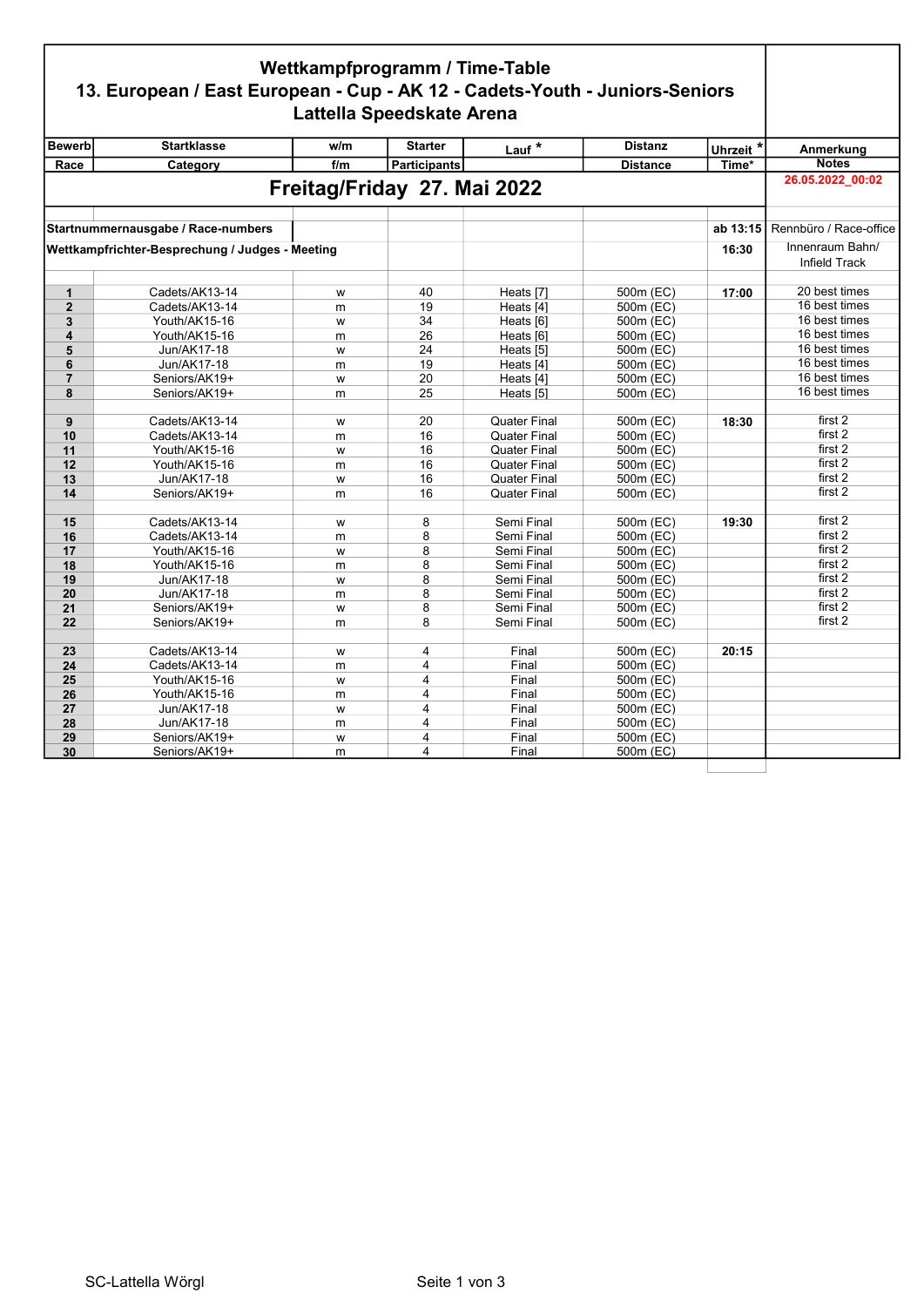| Wettkampfprogramm / Time-Table<br>13. European / East European - Cup - AK 12 - Cadets-Youth - Juniors-Seniors<br>Lattella Speedskate Arena |                                                                                                                                              |        |                     |                               |                                          |                      |                                        |
|--------------------------------------------------------------------------------------------------------------------------------------------|----------------------------------------------------------------------------------------------------------------------------------------------|--------|---------------------|-------------------------------|------------------------------------------|----------------------|----------------------------------------|
| <b>Bewerb</b>                                                                                                                              | <b>Startklasse</b>                                                                                                                           | w/m    | <b>Starter</b>      | Lauf <sup>*</sup>             | <b>Distanz</b>                           | Uhrzeit <sup>*</sup> | Anmerkung                              |
| Race                                                                                                                                       | Category                                                                                                                                     | f/m    | <b>Participants</b> |                               | <b>Distance</b>                          | Time*                | <b>Notes</b>                           |
|                                                                                                                                            |                                                                                                                                              |        |                     |                               |                                          |                      |                                        |
|                                                                                                                                            |                                                                                                                                              |        |                     | Samstag/Saturday 28. Mai 2022 |                                          |                      |                                        |
|                                                                                                                                            | Wettkampfrichter-Besprechung / Judges - Meeting                                                                                              |        |                     |                               |                                          | 09:00                | Innenraum Bahn/<br>Infield Track       |
| Mannschaftsführersitzung / Teamleader-Meeting                                                                                              |                                                                                                                                              |        |                     |                               |                                          | 09:30                | Innenraum Bahn/<br>Infield Track       |
| <b>Start</b>                                                                                                                               |                                                                                                                                              |        |                     |                               |                                          | 10:00                |                                        |
|                                                                                                                                            |                                                                                                                                              |        |                     |                               |                                          |                      | Qualification/Aufstieg:                |
| 31                                                                                                                                         | AK 12<br>Cadets/AK13-14                                                                                                                      | W      | 16<br>40            | Heats (4)                     | 500m Sprint                              |                      | 8 best times<br>winner + 11 best times |
| 32<br>33                                                                                                                                   |                                                                                                                                              | W      | 34                  | Heats [5]                     | 1.000m (EC-Sprint)<br>1.000m (EC-Sprint) |                      | winner + 11 best times                 |
| 34                                                                                                                                         | Youth/AK15-16<br>Youth/AK15-16                                                                                                               | W      | 26                  | Heats [5]<br>Heats [4]        | 1.000m (EC-Sprint)                       |                      | winner + 12 best times                 |
| 35                                                                                                                                         | Seniors/AK19+                                                                                                                                | m      | 25                  |                               | 1.000m (EC-Sprint)                       |                      | winner + 12 best times                 |
| 36                                                                                                                                         | Cadets/AK13-14                                                                                                                               | m      | 16                  | Heats [4]<br>Semifinal        | 1.000m (EC-Sprint)                       |                      | winner $+6$ best times                 |
| 37                                                                                                                                         | Cadets/AK13-14                                                                                                                               | W      | 19                  | Semifinal [3]                 | 1.000m (EC-Sprint)                       |                      | winner + 5 best times                  |
| 38                                                                                                                                         | Youth/AK15/16                                                                                                                                | m<br>W | 16                  | Semifinal                     | 1.000m (EC-Sprint)                       |                      | winner $+6$ best times                 |
| 39                                                                                                                                         | Youth/AK15/16                                                                                                                                |        | 16                  | Semifinal                     | 1.000m (EC-Sprint)                       |                      | winner $+6$ best times                 |
| 40                                                                                                                                         | Jun/AK17-18                                                                                                                                  | m<br>W | 24                  | Semifinal [3]                 | 1.000m (EC-Sprint)                       |                      | winner $+5$ best times                 |
| 41                                                                                                                                         | Jun/AK17-18                                                                                                                                  | m      | 19                  | Semifinal [3]                 | 1.000m (EC-Sprint)                       |                      | winner $+5$ best times                 |
| 42                                                                                                                                         | Seniors/AK19+                                                                                                                                | W      | 20                  | Semifinal [3]                 | 1.000m (EC-Sprint)                       |                      | winner $+5$ best times                 |
| 43                                                                                                                                         | Seniors/AK19+                                                                                                                                | m      | 16                  | Semifinal                     | 1.000m (EC-Sprint)                       |                      | winner + 6 best times                  |
| 44                                                                                                                                         | AK 12                                                                                                                                        | W      | 8                   | Semifinal                     | 500m (EC-Sprint)                         |                      | First 2                                |
| 45                                                                                                                                         | <b>AK12</b>                                                                                                                                  | m      | 8                   | Semifinal                     | 500m (EC-Sprint)                         |                      | 4 best times                           |
|                                                                                                                                            |                                                                                                                                              |        |                     |                               |                                          |                      |                                        |
|                                                                                                                                            | Mittagspause/Lunch                                                                                                                           |        |                     |                               |                                          |                      |                                        |
| 46                                                                                                                                         | AK 12                                                                                                                                        | w      | 4                   | Finale                        | 500m Sprint                              | 15:45                |                                        |
| 47                                                                                                                                         | <b>AK12</b>                                                                                                                                  | m      | 4                   | Finale                        | 500m Sprint                              |                      |                                        |
| 48                                                                                                                                         | Cadets/AK13-14                                                                                                                               | W      | 8                   | Finale                        | 1.000m (EC-Sprint)                       |                      |                                        |
| 49                                                                                                                                         | Cadets/AK13-14                                                                                                                               | m      | 8                   | Finale                        | 1.000m (EC-Sprint)                       |                      |                                        |
| 50                                                                                                                                         | Youth/AK15-16                                                                                                                                | W      | 8                   | Finale                        | 1.000m (EC-Sprint)                       |                      |                                        |
| 51                                                                                                                                         | Youth/AK15-16                                                                                                                                | m      | 8                   | Finale                        | 1.000m (EC-Sprint)                       |                      |                                        |
| 52                                                                                                                                         | Jun/AK17-18                                                                                                                                  | W      | 8                   | Finale                        | 1.000m (EC-Sprint)                       |                      |                                        |
| 53                                                                                                                                         | Jun/AK17-18                                                                                                                                  | m      | 8                   | Finale                        | 1.000m (EC-Sprint)                       |                      |                                        |
| 54                                                                                                                                         | Seniors/AK19+                                                                                                                                | W      | 8                   | Finale                        | 1.000m (EC-Sprint)                       |                      |                                        |
| 55                                                                                                                                         | Seniors/AK19+                                                                                                                                | m      | 8                   | Finale                        | 1.000m (EC-Sprint)                       |                      |                                        |
|                                                                                                                                            |                                                                                                                                              |        |                     |                               |                                          |                      |                                        |
| 56<br>57                                                                                                                                   | Cadets/AK13-14<br>Youth/AK15-16                                                                                                              | w      | 40<br>34            | Heats [2]                     | 3.000m P (EC-Long)<br>5.000m P (EC-Long) |                      |                                        |
|                                                                                                                                            |                                                                                                                                              | w      |                     | Heats [2]                     |                                          |                      |                                        |
| 58                                                                                                                                         | <b>AK12</b>                                                                                                                                  | W      | 16                  | Finale                        | 2.000m (EC-Long)                         |                      |                                        |
| 59                                                                                                                                         | <b>AK12</b>                                                                                                                                  | m      | 8                   | Finale                        | 2.000m (EC-Long)                         |                      |                                        |
|                                                                                                                                            |                                                                                                                                              |        |                     |                               |                                          |                      |                                        |
| 60                                                                                                                                         | Jun/AK17-18                                                                                                                                  | W      | 27                  | Finale                        | 5.000m P (EC-Long)                       |                      |                                        |
| 61                                                                                                                                         | Jun/AK17-18                                                                                                                                  | m      | 19                  | Finale                        | 5.000m P (EC-Long)                       |                      |                                        |
|                                                                                                                                            |                                                                                                                                              |        |                     |                               |                                          |                      |                                        |
| 62                                                                                                                                         | Seniors/AK19+                                                                                                                                | W      | 20                  | Finale                        | 5.000m P (EC-Long)                       |                      |                                        |
| 63                                                                                                                                         | Seniors/AK19+                                                                                                                                | m      | 25                  | Finale                        | 5.000m P (EC-Long)                       |                      |                                        |
|                                                                                                                                            |                                                                                                                                              |        |                     |                               |                                          |                      |                                        |
| 64                                                                                                                                         | Cadets/AK13-14                                                                                                                               | W      | 20                  | Finale                        | 3.000m P (EC-Long)                       |                      |                                        |
| 65                                                                                                                                         | Cadets/AK13-14                                                                                                                               | m      | 19                  | Finale                        | 3.000m P (EC-Long)                       |                      |                                        |
|                                                                                                                                            |                                                                                                                                              |        |                     |                               |                                          |                      |                                        |
| 66                                                                                                                                         | Youth/AK15-16                                                                                                                                | W      | 20                  | Finale                        | 5.000m P (EC-Long)                       |                      |                                        |
| 67                                                                                                                                         | Youth/AK15-16                                                                                                                                | m      | 26                  | Finale                        | 5.000m P (EC-Long)                       |                      |                                        |
|                                                                                                                                            | *) Änderungen im Zeitplan in Abhängigkeit der Teilnehmeranzahl vorbehalten.<br>$\vert$ *) Changes are depending on the number of the entries |        |                     |                               |                                          |                      |                                        |